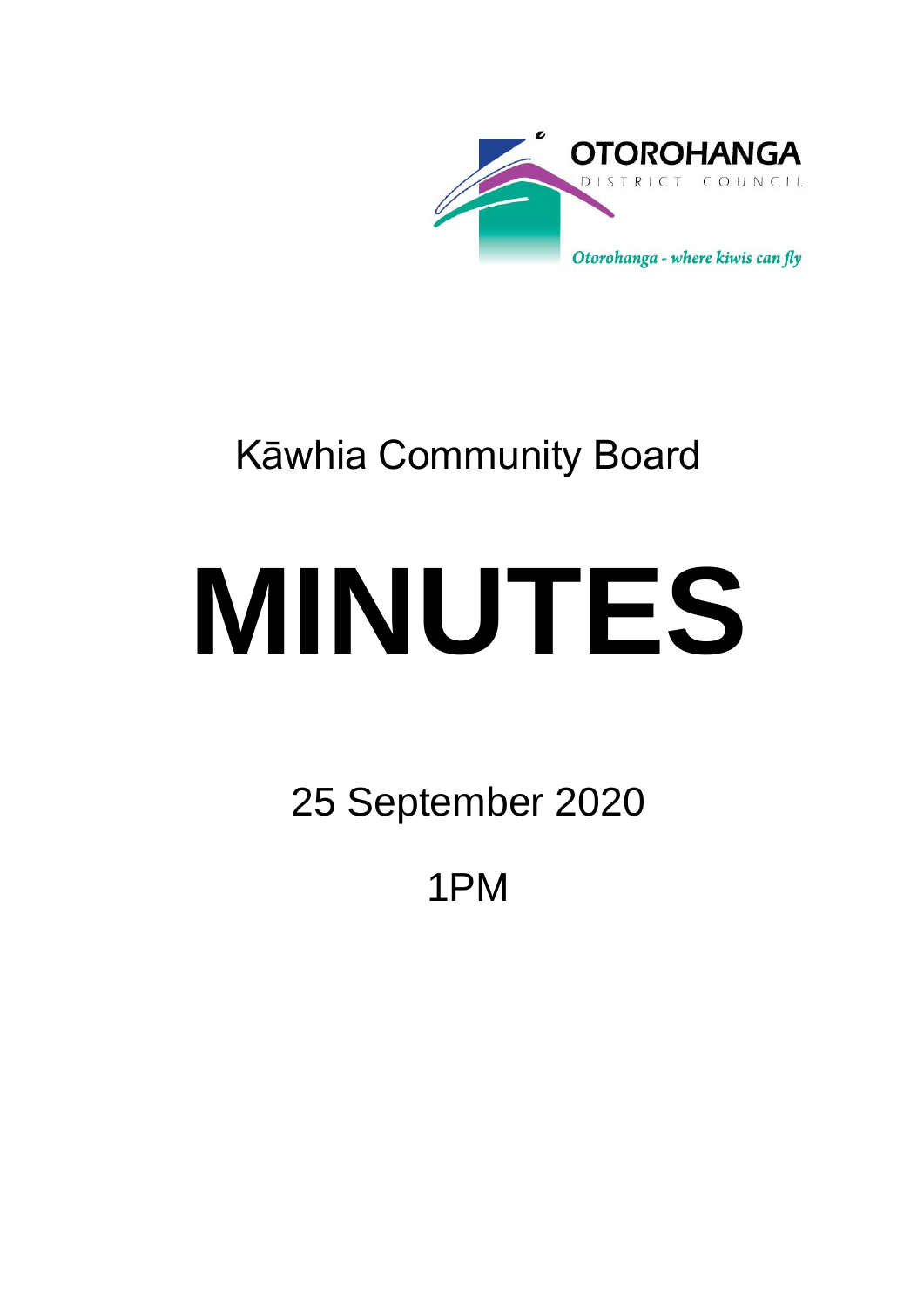#### **KĀWHIA COMMUNITY BOARD**

25 September 2020

Minutes of an Ordinary meeting of the Kāwhia Community Board held in the Kāwhia Community Hall, Jervois Street, Kāwhia on 25 September 2020 commencing at 1.00pm.

Tanya Winter **CHIEF EXECUTIVE**

### **MINUTES**

**ORDER OF BUSINESS:**

| <b>ITEM</b>                                   | <b>PAGE</b> |
|-----------------------------------------------|-------------|
| <b>PRESENT</b>                                | 1           |
| <b>IN ATTENDANCE</b>                          | 1           |
| <b>DECLARATION OF INTEREST</b>                | 1           |
| <b>PUBLIC FORUM</b>                           | 1           |
| <b>CONFIRMATION OF MINUTES - 31 JULY 2020</b> | 1           |

| <b>ITEM 31</b>             | <b>CHAIRPERSONS REPORT - VERBAL</b>                                                                         | 1              |
|----------------------------|-------------------------------------------------------------------------------------------------------------|----------------|
| ITEM 32                    | <b>CHIEF EXECUTIVE REPORT 21 JULY - 17 AUGUST 2020</b>                                                      | 1              |
| <b>ITEM 33</b>             | <b>CHIEF EXECUTIVE REPORT 18 AUGUST - 14 SEPTEMBER 2020</b>                                                 | $\mathbf{2}$   |
| <b>ITEM 34</b>             | <b>REVIEW OF GAMBLING VENUE POLICY</b>                                                                      | $\mathbf{2}$   |
| ITEM 35                    | ROUTINE CIVIL DEFENCE EMERGENCY MANAGEMENT REPORT FOR<br><b>APRIL TO JUNE 2020</b>                          | $\overline{2}$ |
| <b>ITEM 36</b>             | <b>ROUTINE PLANNING REPORT FOR APRIL TO JUNE 2020</b>                                                       | $\mathbf{2}$   |
| <b>ITEM 37</b>             | <b>ROUTINE ENGINEERING REPORT FOR WATER SERVICES AND</b><br><b>COMMUNITY FACILITIES JUNE TO AUGUST 2020</b> | 3              |
| <b>ITEM 38</b>             | ROUTINE ENGINEERING REPORT ON ROADING - JUNE 2020 TO AUGUST<br>2020                                         | 3              |
| <b>BOARD MEMBER UPDATE</b> |                                                                                                             | 3              |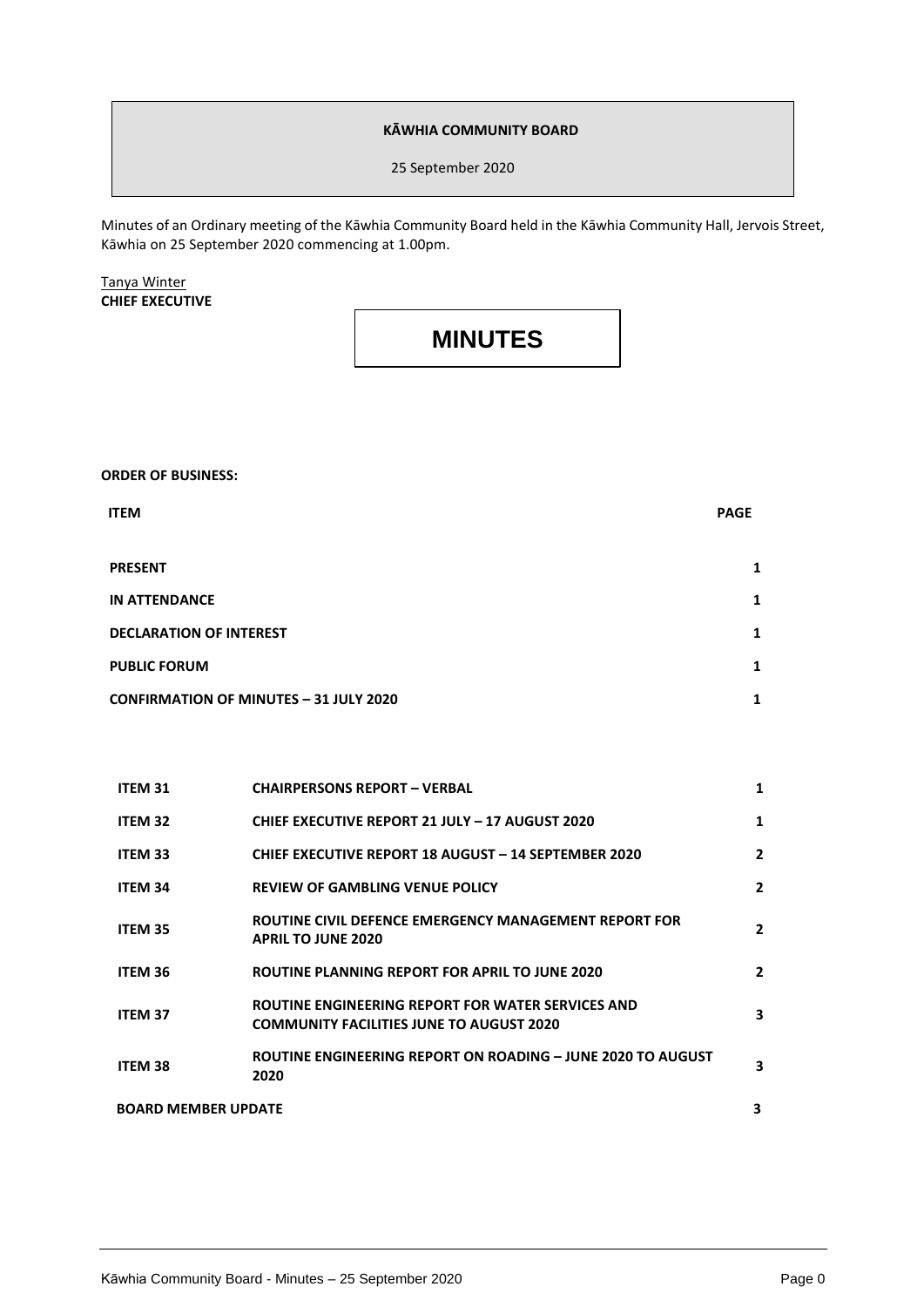#### **PRESENT**

Mr. D Walsh (Chair), Mrs. H Whiu, Cr. A Williams, Mr. K Briggs

#### **IN ATTENDANCE**

Mr. A Loe (Group Manager Environment), Miss N Martinsen (Committee Secretary)

Mrs. Whiu opened with a karakia.

The Chair declared the meeting open and welcomed those present.

**APOLOGY Resolved** that the apology received from Mr. G Fletcher be sustained. **Chair / Mr. Briggs**

#### **DECLARATION OF INTEREST**

The Chair asked members whether they had any declarations of conflicts of interest.

No declarations of conflicts of interest were received.

#### **PUBLIC FORUM**

No members of the public were present at the commencement of the meeting.

#### **CONFIRMATION OF MINUTES – 31 July 2020**

**Resolved** that the Minutes of the meeting of the Kāwhia Community Board held on 31 July 2020, as circulated be approved as a true and correct record of the meeting and the recommendations contained therein be adopted. **Chair / Cr. Williams**

The Chair queried the status of Mr. John Dodgson's concerns regarding the Pheonix Palms.

The Group Manager Environment responded that the Community Facilities Officer has made contact with Mr. Dodgson and periodic checks will be undertaken for suppression of seedlings in the town. He further advised that the two Mangiao Trees on Pouewe Street have been identified and placed on the gardening maintenance list.

#### **ITEM 31 CHAIRPERSONS REPORT – VERBAL**

The Chair reported on the following;

Watched Best Fest live on Facebook.

**Resolved** that the Chairperson's verbal report be received. **Chair / Mrs. Whiu**

#### **ITEM 32 CHIEF EXECUTIVE REPORT 21 JULY – 17 AUGUST 2020**

The Group Manager Environment referred members to the report and highlighted the following;

- 1) Three Waters Update Government funding has been given for projects.
- 2) IANZ Audit of Building Consent Authority passed.

**Resolved** that the Chief Executive Report for the period 21 July to 17 August 2020 be received. **Mr. Briggs / Mrs. Whiu**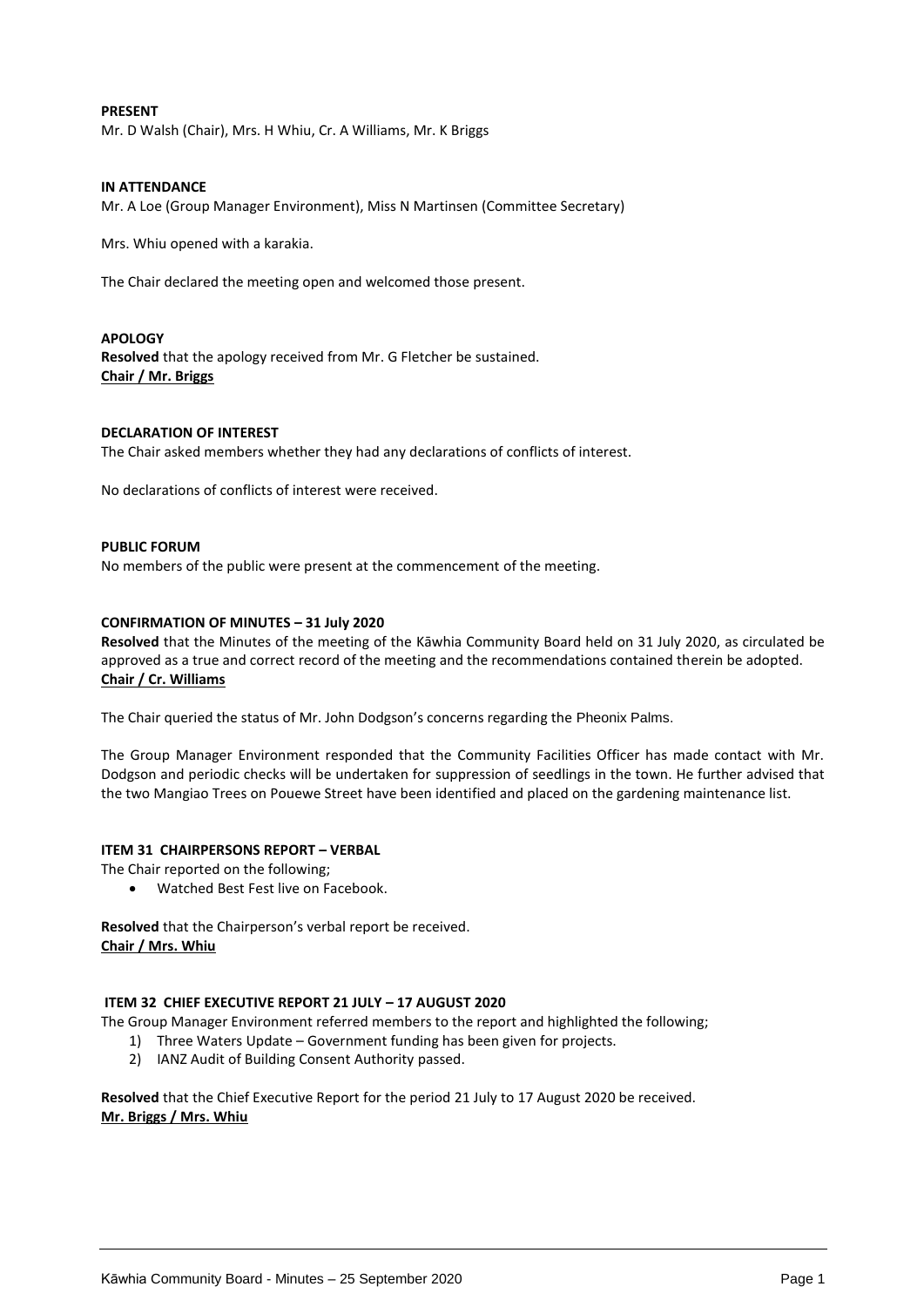#### **ITEM 33 CHIEF EXECUTIVE REPORT 18 AUGUST – 14 SEPTEMBER 2020**

The Group Manager Environment referred members to the report and highlighted the following;

- 1) CouncilMARK Council assessment has been completed and awaiting the report.
- 2) Te Waka Business Growth Advisor Tammee Wilson is working from Council office once a month for community business support.
- 3) Te Puni Kokiri Senior Advisor Jason Nepia is working from Council office once a month advising partners on Maori Economic outcomes.

**Resolved** that the Chief Executive Report for the period 18 August to 14 September 2020 be received. **Mr. Briggs / Mrs. Whiu**

#### **ITEM 34 REVIEW OF GAMBLING VENUE POLICIES**

The Group Manager Environment referred members to the report which is a requirement of Territorial Authorities to undertake a triennial review of their Class 4 Gambling Venue and Board Venue policies as prescribed by the Gambling Act 2003 and the Racing Act 2003 respectively. As the last review was confirmed in 2017, Council must now undertake a new review regarding the performance of the existing policies over the preceding three years and consider options for the next policy.

The Group Manager Environment asked members whether there were any questions on the content of the report.

During discussion the following matters were raised;

- 1) Confirmation of the distribution of funds put into the machines.
- 2) Implementation of problem gambling promotions in the area.
- 3) Identifying problem gambling and procedures that will be followed.

The Group Manager Environment advised that he will obtain a copy of the local venue license and circulate this to members.

#### **Resolved** that

- 1. The Review of Gambling Venue Policies report be received, and
- 2. Ōtorohanga District Council resolve to confirm the Gambling Venue Policies without amendment, and
- 3. If the Policies are confirmed without amendment, this report will not be notified for public consultation.

#### **Chair / Mr. Briggs**

#### **ITEM 35 ROUTINE CIVIL DEFENCE EMERGENCY MANAGEMENT REPORT FOR APRIL TO JUNE 2020**

The Group Manager Environment referred members to the report and asked whether there any questions.

During discussion the following matters were raised;

- 1) Civil Defence Training for Board Members
- 2) Emergency alerting system

**Resolved** that the report 'Civil Defence Emergency Management Report for the period April to June 2020' from Emergency Management Operations Manager be received. **Mr. Briggs / Chair**

#### **ITEM 36 ROUTINE PLANNING REPORT FOR APRIL TO JUNE 2020**

The Group Manager Environment referred members to the report and asked if there were any questions.

**Resolved** that the Planning Report for April to June 2020 be received. **Chair / Mrs. Whiu**